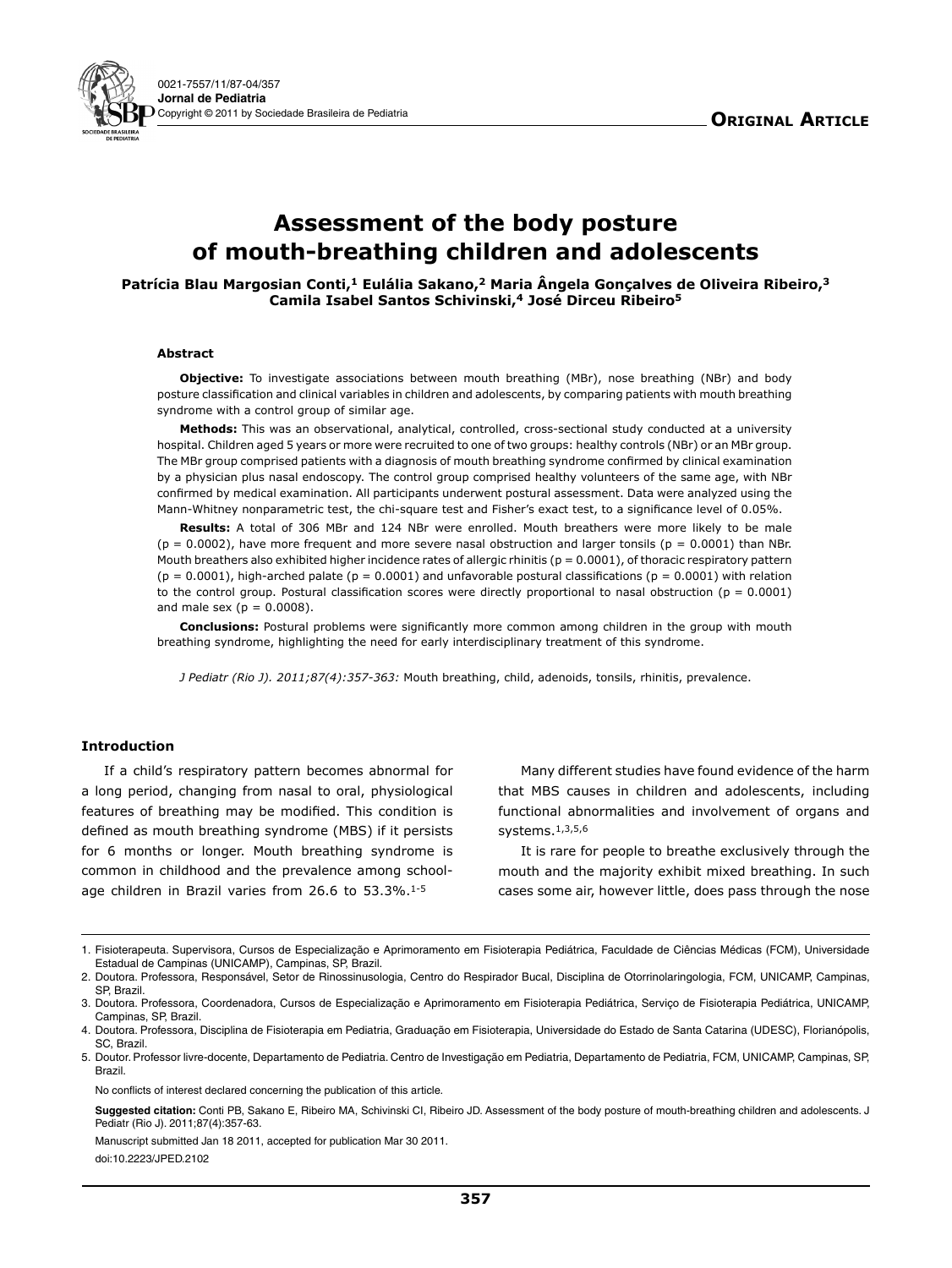and variations in the volume are dependent on circadian rhythms. Mouth breathing syndrome is not a physiological adaptation to problems with breathing through the nose and should be approached as a pathological adaptation.<sup>7,8</sup>

The principal etiologic bases of MBS are mechanical obstruction of the upper airways (adenotonsillar hyperplasia, inferior turbinate hypertrophy and nasal septum abnormalities), inflammatory diseases (allergic rhinitis) and congenital malformations with craniofacial deformities.2,7,9

In chronic mouth breathing air reaches the lungs via a shorter and easier path. This can lead to changes in respiratory rhythm with deglutition of air, which causes abdominal distension and flaccidity, compromising thoracic expansion and pulmonary ventilation. Changes to muscle strength balance have also been observed, in addition to effects on growth and development, caused by poor respiratory mechanics and function.2,7,8

Other harmful consequences of MBS include a negative influence on stomatognathic system development, sleep disorders, educational problems, unhealthy nutritional status, reduced quality of life and poor body posture. Children with MBS can exhibit cervical lordosis with protrusion of the mandible and head in an attempt to increase the flow of air through the pharynx, $9$  but the relationship has received little attention.

An understanding of the harmful effects of bad posture on children with MBS could guide patient management and reduce the costs involved.

The objective of this study was to investigate associations between mouth breathing (MBr) and nose breathing (NBr) and body posture in children and adolescents, by comparing MBS patients with a control group of similar age.

### **Methods**

This was an observational, analytical, controlled, crosssectional study of patients from a Mouth Breathing Clinic run by the Otorhinolaryngology Department at the Universidade Estadual de Campinas (UNICAMP) teaching hospital and was conducted between April 2008 and October 2009.

The study was approved by the institution's Ethics Committee under protocol number 114/2008 and the parents or guardians of all participants signed free and informed consent forms.

Children and adolescents aged 5 to 14 years of any ethnicity and both sexes were recruited either to a control group of NBr children or to a study group of MBr children. The professional responsible for assessments was blinded to which group each patient belonged.

The MBr group had their diagnoses of MBS confirmed by otorhinolaryngological examination and nasal endoscopy. Healthy children with similar ages to those in the study group were recruited from a public school and enrolled in the control group.

Exclusion criteria were severe heart disease, prior musculoskeletal injury or any disease that affects the upper or lower extremities.10

Patients were taken off the study if they changed their minds about taking part, if they were unable to do the postural assessment or if they did not reply to the questions on the assessment chart. Both groups were assessed by the same teams of physicians and physiotherapists.

The assessment instruments used were a data collection form and the New York State postural assessment method.<sup>11</sup> This objective method evaluates 13 different body segments according to the following scale: 5.0 for normality; 3.0 for moderate postural problems; and 1.0 for severe postural problems.

Each participant's posture is assessed from the dorsal viewing position (posterior plane), including the head, shoulders, spinal column, hips, feet and arches, and in the lateral plane, including the neck, thorax, shoulders, thoracic spine, trunk and pelvis, lumbosacral spine and abdomen. The final postural assessment score is obtained by summing the points for all items. Scores in the range of 56-65 are defined as normal, from 40-55 as moderate postural problems and scores in the range of 1-39 points are classified as severe postural problems.

Body mass index (BMI) was calculated using the formula weight/height<sup>2</sup> (kg/m<sup>2</sup>) and compared with the Centers for Disease Control's 2000 BMI curves using the following cutoff points: malnutrition ( $\leq$  P3); normal ( $\geq$  P3 < P85); overweight ( $\geq$  P85 < P95); and obesity ( $\geq$  P95).

Patients were classified as having thoracic and/or abdominal respiratory patterns depending on which body segment predominated in terms of inspiratory expansion: possible definitions were thoracic, abdominal or mixed.<sup>2,8</sup>

All nasal endoscopies were conducted by the same otorhinolaryngologist, using a flexible endoscope (Machida®, New York, United States) with a diameter of 2.7 mm to evaluate the size of the tonsils and the nasal turbinates, as described by Modrzynski & Zawisza,12 while the size of tonsils was assessed as described by Brodsky.13

Allergic rhinitis was diagnosed and classified as recommended by ARIA<sup>14</sup> and palate classification was as described by Ricketts.15-17

The data thus obtained were analyzed using SPSS version 11.0 with the Mann-Whitney, chi-square and Fisher's exact tests. Values of  $p \le 0.05$  were defined as significant.<sup>18-21</sup>

## **Results**

The clinic's entire population of 336 children with MBS were invited to take part in the study. Thirty of them refused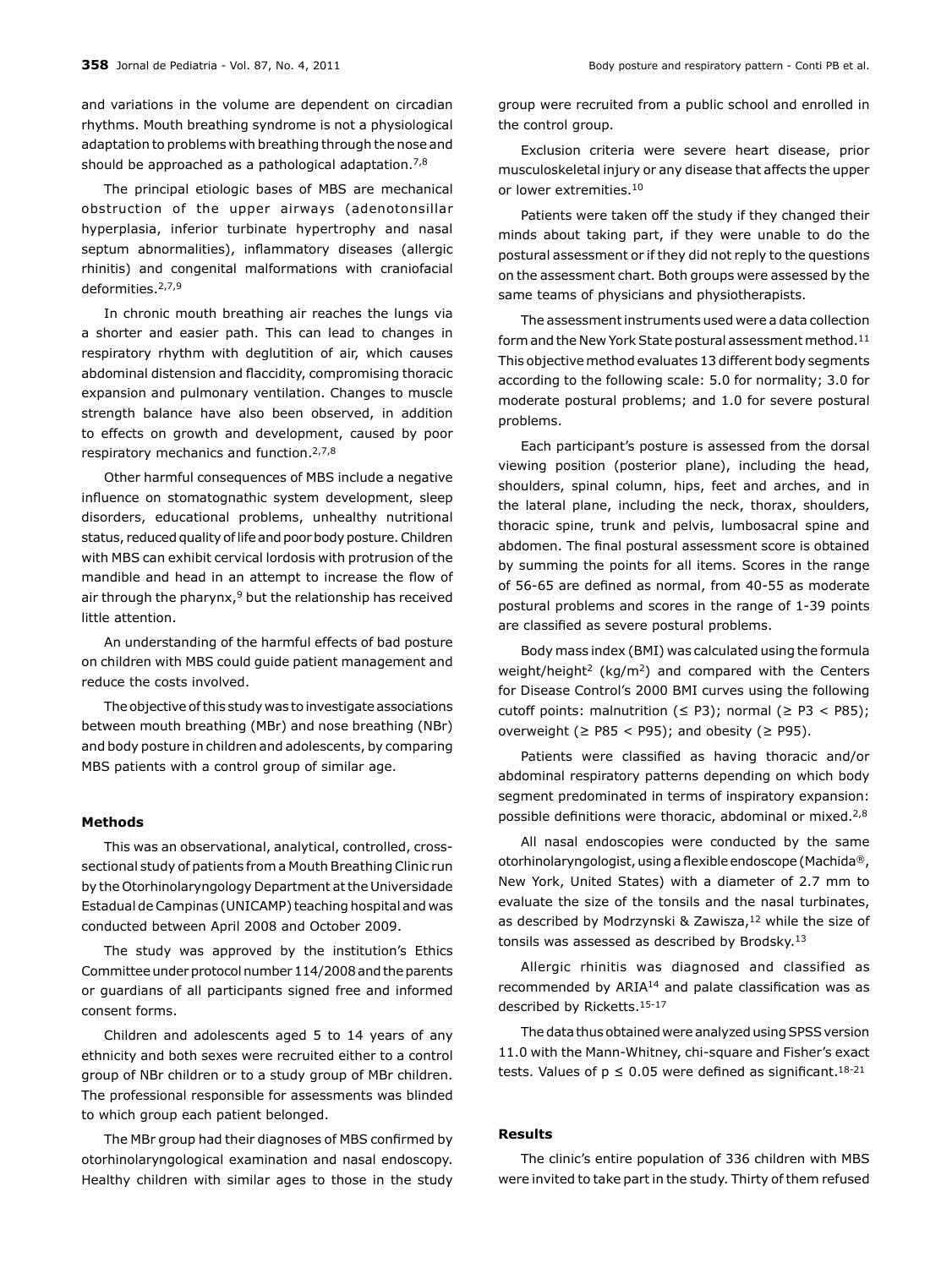to take part. None of the children who were recruited dropped out early. One hundred and twenty-four NBr children were recruited for the control group.

There were no statistically significant differences between the two groups in terms of weight, age, height or BMI. There was a statistically significant difference in sex distribution in the MBr group, with males predominating  $(p = 0.0002)$ .

Tonsil size was statistically larger in the MBr group  $(p = 0.0001)$ , nasal obstruction was more common in the MBr group ( $p = 0.0001$ ) and the prevalence of allergic rhinitis (AR) was 89.10% in the MBr group and just 29.70% in the NBr group ( $p = 0.0001$ ).

The results for thoracic, abdominal and mixed respiratory patterns were as follows: 42.21, 20.49 and 37.30% in the MBr group and 18.55, 44.35 and 37.10% in the NBr group. There were statistically significant differences between the groups for thoracic and abdominal respiratory patterns ( $p = 0.0001$ ).

The prevalence rates of high-arched palate were 30 and 4.46% for the MBr and NBr groups respectively  $(p = 0.0001).$ 

In the MBr group, 60.74% of cases had a normal postural classification, 29.63% were scored moderate and 9.63% had severe postural problems. In the NBr group, 56.20% had normal posture, 42.98% had moderate problems and 0.83% had severe postural abnormalities  $(p = 0.0001).$ 

When evaluated from behind, the segments head, shoulders, feet and arches exhibited statistically significant differences between the MBr and NBr groups ( $p \le 0.0002$ ). The segments spine and hips did not exhibit statistically significant differences between groups (Table 1).

In the lateral plane, the segments thorax, shoulders, spine, trunk and abdomen also exhibited statistically significant differences between the 2 groups ( $p \le 0.0003$ ) and only the neck posture scores did not differ significantly between groups (Table 1).

| SA (PP/LP)/BT  | Severe (%) |            | Moderate (%) |             | Normal (%)  |                         | p                     |                       |
|----------------|------------|------------|--------------|-------------|-------------|-------------------------|-----------------------|-----------------------|
|                | РP         | LP         | PP           | <b>LP</b>   | PP          | LP                      | PP                    | LP                    |
| Head/neck      |            |            |              |             |             |                         |                       |                       |
| MBr            | 5(1.87)    | 11(4.12)   | 112 (41.95)  | 151 (56.55) | 150 (56.18) | 105 (39.33)             | $0.0002^{+}$          | $0.260*$              |
| <b>NBr</b>     | 0(0.00)    | 2(1.80)    | 25 (22.52)   | 57 (51.35)  | 86 (77.48)  | 52 (46.85)              |                       |                       |
| Shoulders      |            |            |              |             |             |                         |                       |                       |
| MBr            | 11(4.12)   | 5(1.87)    | 169 (63.30)  | 90 (33.71)  | 87 (32.58)  | 172 (64.42)             | $0.0004*$             | $0.0033^{+}$          |
| <b>NBr</b>     | 0(0.00)    | 0(0.00)    | 53 (47.75)   | 21 (18.92)  | 58 (52.25)  | 90 (81.08)              |                       |                       |
| Spine          |            |            |              |             |             |                         |                       |                       |
| MBr            | 5(1.87)    | 50(18.3)   | 94 (35.21)   | 145 (54.31) | 168 (62.92) | 72 (26.97)              | $0.1952^{+}$          | $0.0308*$             |
| <b>NBr</b>     | 0(0.00)    | 15 (13.51) | 36 (32.43)   | 51 (45.95)  | 75 (67.57)  | 45 (40.54)              |                       |                       |
| Hips/thorax    |            |            |              |             |             |                         |                       |                       |
| MBr            | 2(0.75)    | 6(2.25)    | 114 (42.70)  | 70 (26.22)  |             | 151 (56.55) 191 (71.54) | $0.3172^{+}$          | $0.0001$ <sup>+</sup> |
| <b>NBr</b>     | 0(0.00)    | 0(0.00)    | 45 (40.54)   | 10(9.01)    | 66 (59.46)  | 101 (90.99)             |                       |                       |
| Feet/trunk     |            |            |              |             |             |                         |                       |                       |
| MBr            | 4(1.50)    | 10(3.75)   | 97 (36.33)   | 116 (43.45) |             | 166 (62.17) 141 (52.81) | $0.0001$ <sup>+</sup> | $0.0001*$             |
| <b>NBr</b>     | 0(0.00)    | 0(0.00)    | 16 (14.41)   | 13 (11.71)  | 95 (85.59)  | 98 (88.29)              |                       |                       |
| Arches/abdomen |            |            |              |             |             |                         |                       |                       |
| MBr            | 14 (5.24)  | 11(4.12)   | 105 (39.33)  | 132 (49.44) |             | 148 (55.43) 124 (46.44) | $0.0001*$             | $0.0001*$             |
| <b>NBr</b>     | 0(0.00)    | 1(0.90)    | 15 (13.51)   | 32 (28.83)  | 96 (86.49)  | 78 (70.27)              |                       |                       |
| LS spine       |            |            |              |             |             |                         |                       |                       |
| MBr            |            | 11(4.12)   |              | 109 (40.82) |             | 147 (55.06)             |                       | $0.0001*$             |
| <b>NBr</b>     |            | 0(0.00)    |              | 24 (21.62)  |             | 87 (78.38)              |                       |                       |

**Table 1 -** Distribution of results, in percentages and absolute numbers of children, for postural problems observed in the posterior and lateral planes, broken down by mouth or nose breathing

Data shown as absolute numbers of children plus relative frequencies.

LS = lumbosacral; LP = lateral plane; PP = posterior plane; NBr = nose breathing; MBr = mouth breathing; SA = segment assessed; BT = breathing type (mouth/ nose).

Chi-square test.

† Fisher's exact test.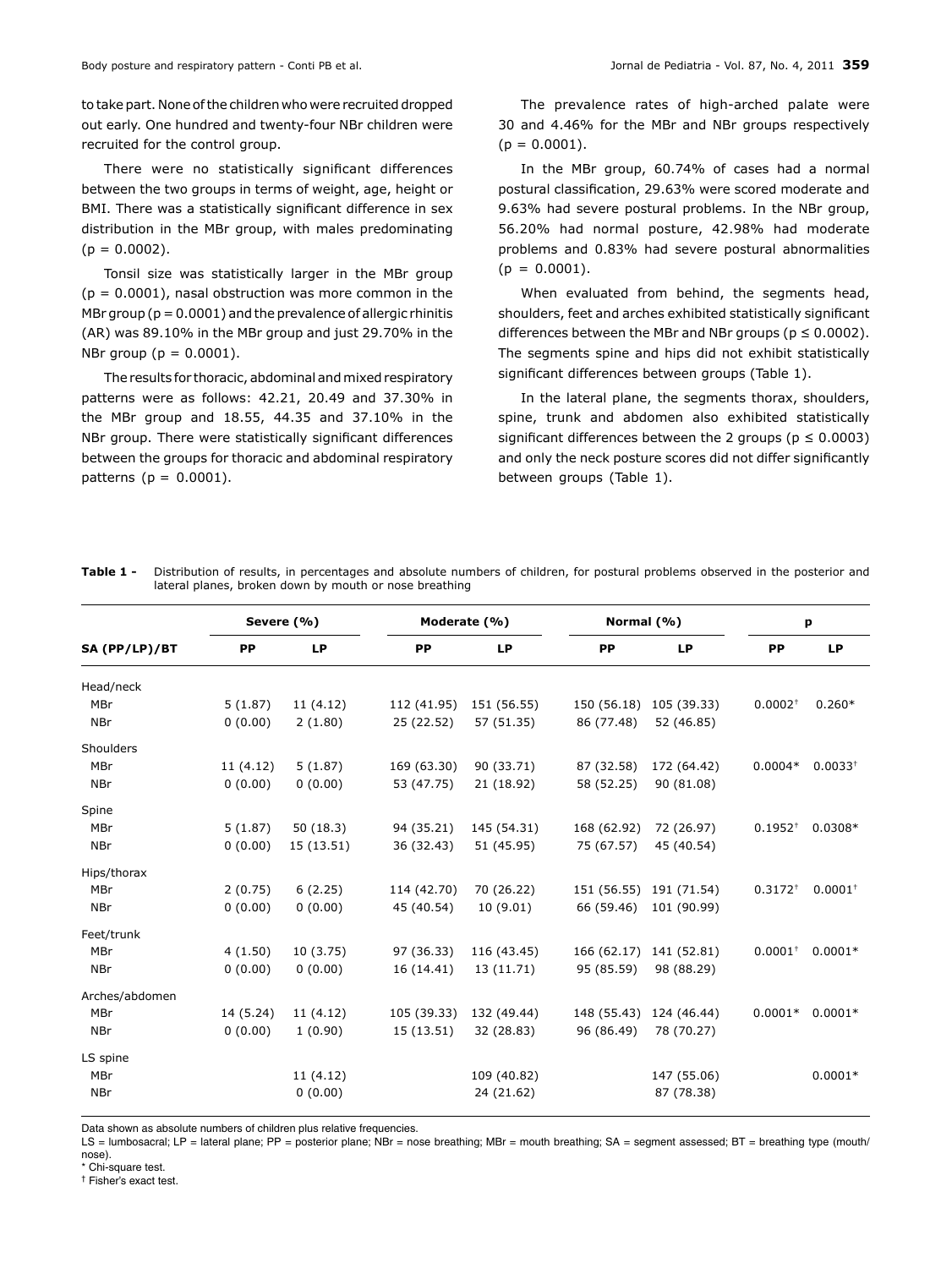There were no statistically significant differences between the three postural classifications in terms of the variables weight, height or BMI. These comparisons between severe, moderate and normal postural groups were made using means and percentiles ( $p > 0.17$ ).

There were no differences between different postural groups in the MBr subset in terms of the frequency of palate abnormalities ( $p > 0.05$ ).

Taking the entire sample of MBr and NBr children, the prevalence rates of AR in the different postural categories were 88.89% in the severe group, 68.75% in the moderate group and 59.43% of those with normal posture ( $p = 0.11$ ). In contrast, there were no statistically significant differences when the MBr and NBr groups were taken in isolation  $(p > 0.05)$ .

The proportions in each postural severity category differed by both sex and the presence of nasal obstruction for both groups. A greater proportion of the entire subset of boys had severe postural problems than in the subset of girls ( $p = 0.0008$ ). The frequency of nasal obstruction differed significantly according to postural classification (p = 0.0001). Postural categories did not affect academic performance in either group ( $p > 0.05$ ).

Table 2 shows the distribution of odds ratios produced by univariate logistic regression for the MBr group and also the multivariate logistic regression results for the MBr group. The distribution of the probability of MBS according to sex, respiratory pattern and postural classification is shown in Table 3.

## **Discussion**

This study has confirmed an association between MBS and body posture in children and adolescents. We could not find any studies in the literature that have previously correlated breathing type (mouth or nose) with different degrees of body posture problems.

There was a greater prevalence of males in the MBr group. This has been reported by many authors,8,2 although others have failed to find differences in prevalence between the sexes.3,4 This greater prevalence of MBS among males may be the result of a narrower lower respiratory tract and an increased prevalence of allergic rhinitis among boys.<sup>22</sup>

We did not find a correlation between the postural problems in MBr or NBr and their weight, height or BMI.

De Menezes et al.<sup>3</sup> assessed the nutritional status of children with MBS in order to establish a relationship between respiratory pattern and obesity. They found that MBS provokes eating disorders and masticatory problems and that these can lead to obesity.

Irrespective of the cause, chronic nasal obstruction in infancy leads to supplementary MBr. Mocellin et al.<sup>22</sup>

| <b>Parameters</b>       | $\mathbf n$ | <b>Parameter</b><br>estimated | p                     | Odds ratio        | 95%CI                              |
|-------------------------|-------------|-------------------------------|-----------------------|-------------------|------------------------------------|
| Intercept               |             |                               | 0.0002                |                   |                                    |
| Sex                     |             |                               |                       |                   |                                    |
| Male vs. female         | 430         | 0.7959                        | 0.0003 vs. 0.356      | 2.216 vs. 1.688   | 1.447-3.394<br>vs. 1.036-2.750     |
| Rhinitis                |             |                               |                       |                   |                                    |
| Yes vs. no              | 257         | 2.9627                        | 0.0001                | 19.350            | 10.000-37.443                      |
| Respiratory pattern     |             |                               |                       |                   |                                    |
| Thoracic vs. abdominal  | 368         | 1.5945                        | 0.0001 vs. 0.0001     | 4.926 vs. 4.998   | 2.724-8.908<br>vs. 2.651-9.423     |
| Mixed vs. abdominal     |             | 0.7775                        | $0.0035$ vs. $0.0125$ | 2.176 vs. 2.047   | 1.291-3.667<br>vs. 1.167-3.593     |
| Postural classification |             |                               |                       |                   |                                    |
| Severe vs. normal       | 391         | 3.0956                        | 0.0027 vs. 0.0021     | 22.100 vs. 24.990 | 2.922-167.146 vs.<br>3.217-194.127 |
| Moderate vs. normal     |             | 0.9861                        | 0.0001 vs. 0.0001     | 2.681 vs. 2.911   | $1.711 - 4.201$ vs.<br>1.775-4.774 |
|                         |             |                               |                       |                   |                                    |

**Table 2 -** Results of univariate logistic regression for likelihood of being in MBr group and results of multivariate logistic regression\* for the same group

95%CI = 95% confidence interval.

 $*$  For multivariate logistic regression,  $C = 0.727$  (accuracy of the model).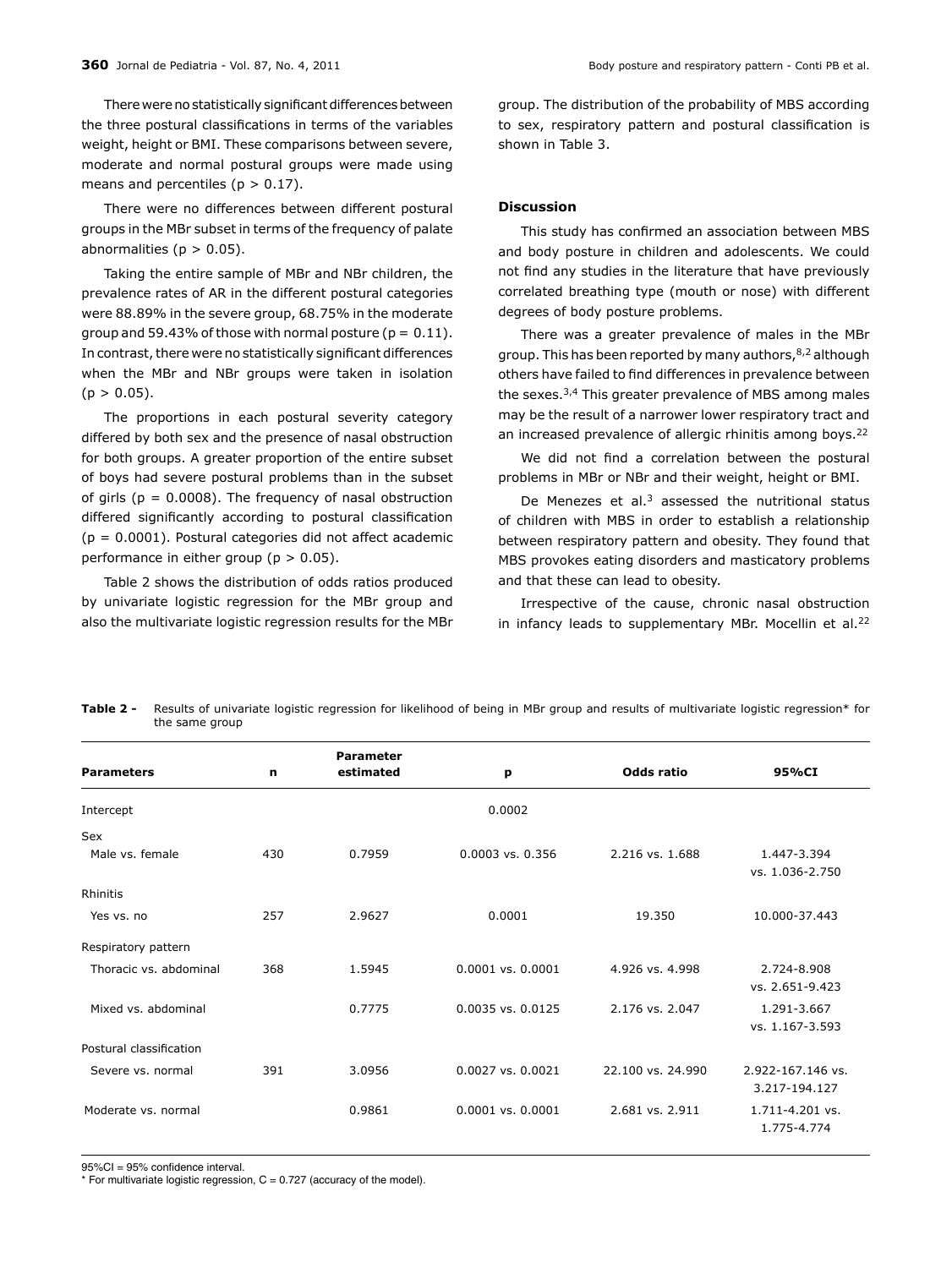| Sex    |                            |                                | <b>Probability of mouth breathing</b> |            |  |
|--------|----------------------------|--------------------------------|---------------------------------------|------------|--|
|        | <b>Respiratory pattern</b> | <b>Postural classification</b> | <b>MBr</b>                            | <b>NBr</b> |  |
| Female | Abdominal                  | Normal                         | 0.2655                                | 0.7345     |  |
| Male   | Abdominal                  | Normal                         | 0.3789                                | 0.6211     |  |
| Female | Mixed                      | Normal                         | 0.4253                                | 0.5747     |  |
| Female | Abdominal                  | Moderate                       | 0.5127                                | 0.4873     |  |
| Male   | Mixed                      | Normal                         | 0.5553                                | 0.4447     |  |
| Male   | Abdominal                  | Moderate                       | 0.6397                                | 0.3603     |  |
| Female | Thoracic                   | Normal                         | 0.6437                                | 0.3563     |  |
| Female | Mixed                      | Moderate                       | 0.6830                                | 0.3170     |  |
| Male   | Thoracic                   | Normal                         | 0.7530                                | 0.2470     |  |
| Male   | Mixed                      | Moderate                       | 0.7843                                | 0.2157     |  |
| Female | Thoracic                   | Moderate                       | 0.8402                                | 0.1598     |  |
| Male   | Thoracic                   | Moderate                       | 0.8987                                | 0.1013     |  |
| Female | Abdominal                  | Severe                         | 0.9003                                | 0.0997     |  |
| Male   | Abdominal                  | Severe                         | 0.9384                                | 0.0616     |  |
| Female | Mixed                      | Severe                         | 0.9487                                | 0.0513     |  |
| Male   | Mixed                      | Severe                         | 0.9690                                | 0.0310     |  |
| Female | Thoracic                   | Severe                         | 0.9783                                | 0.0217     |  |
| Male   | Thoracic                   | Severe                         | 0.9870                                | 0.0130     |  |
|        |                            |                                |                                       |            |  |

**Table 3 -** Distribution of probability of Mouth Breathing Syndrome depending on sex, respiratory pattern and postural classification

NBr = nose breathing; MBr = mouth breathing.

investigated the principal causes of chronic nasal obstruction in infancy and found that 16.67% had adenoid hypertrophy in isolation and none had only hypertrophic tonsils. Nevertheless, 3.33% had hypertrophy of both structures and 36.67% had a combination of adenoid hypertrophy, tonsil hypertrophy and inferior turbinate hypertrophy.<sup>22</sup>

Abreu et al.<sup>5</sup> investigated children with MBS and found that 79.2% had hypertrophic adenoids and 12.6% had hypertrophic tonsils. These results are similar to the figures for our population, in terms of the elevated incidence of enlarged tonsils and adenoids.<sup>5</sup>

In our study, patients had significantly larger tonsils and adenoids than the controls. However, the size of adenoids may not be the only cause of MBS. Even after surgical removal or medication, some patients continue to breathe through their mouths because of other intercurrent factors.

Allergic rhinitis has been described as one of the primary factors associated with MBS in childhood.2 We observed a significantly greater prevalence of this dysfunction in the group with MBS when compared with the NBr group, irrespective of their postural categories.

The combination of allergic rhinitis and MBS can cause hypertrophy of the nasal turbinates, abnormalities of the dental arch and of craniofacial growth and problems with speech, mastication, body posture, academic achievement and sleeping.<sup>2</sup>

Many authors have found elevated prevalence of high-arched palate among children with nasal obstruction compared with children without nasal obstruction.<sup>7,8</sup>

Motonaga et al.23 observed high-arched palate in 87.50%, whereas in our study we found that 30% of MBr and 4.46% of the NBr had a high-arched palate.

Our children with MBS had a 42.21% prevalence of the thoracic respiratory pattern. The abdominal pattern was most common among NBr children (44.35%). These results indicate that thoracoabdominal mobility differs between the groups. However, a study that assessed thoracoabdominal motion in MBr and NBr children using respiratory plethysmography did not find results compatible with ours.<sup>24</sup> They found that airway obstruction leads to respiratory overload, increasing the phase angle. However, they observed that thoracoabdominal motion was almost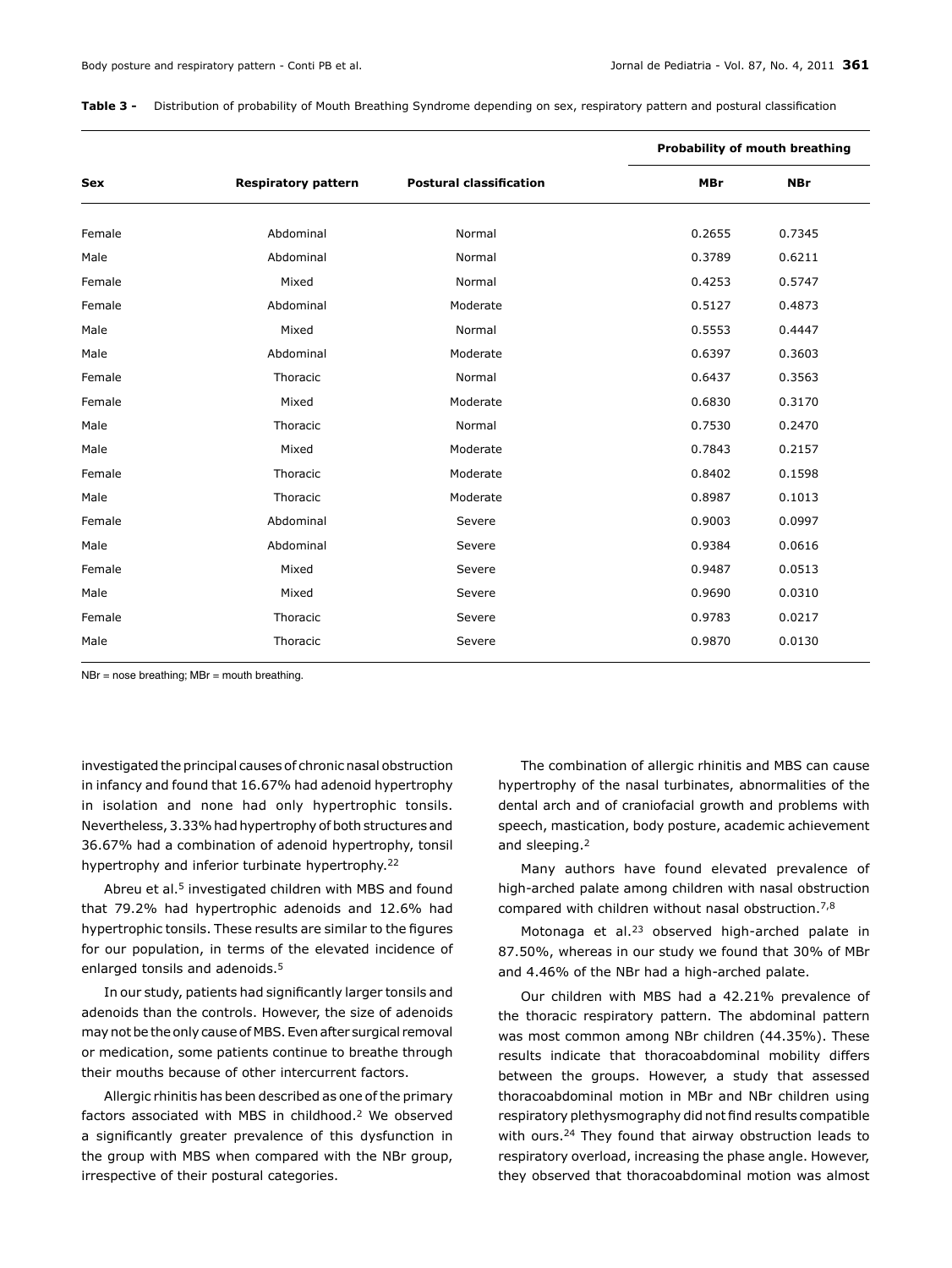synchronous for the MBr and NBr children and that both groups had small phase angles. These authors questioned whether airway obstruction is truly predictive of altered thoracoabdominal synchronisation.<sup>24</sup>

A study that investigated the pulmonary function and habits of mouth breathers using respiratory biofeedback associated with a quiet breathing pattern observed that MBr children had an irregular respiratory pattern with predominance of thoracic breathing and low amplitude abdominal motion.<sup>25</sup> The same was observed in our study.

Analysis of the postural assessment results for the posterior plane indicated a statistically significant predominance of problems in certain body segments. These results are in agreement with other researchers<sup>25</sup> who have demonstrated prevalence rates of 100% for anterior displacement of the head, 82% for anterior displacement of the shoulder, 94% for subtalar joint abnormalities, 71% for increased lumbar curvature and 10% for abdominal protrusion. Notwithstanding, the elevated prevalence of cervical flexion was not observed in our sample of MBr.

A 2008 study using the Postural Analysis software (SAPO®, Universidade de São Paulo, São Paulo, Brazil) to evaluate the posture of MBr and NBr children aged 5 to 12 years<sup>26</sup> found significant increases in MBr with relation to NBr in the angle of cervical lordosis and of thoracic kyphosis. That result corroborates our study, which also detected a significant prevalence of neck, spine and trunk disorders in the lateral plane assessments of MBS children. The angle of lumbar lordosis was significantly smaller in MBr, indicating lumbosacral spine problems.<sup>26</sup>

In the MBr we found an elevated prevalence of head and shoulders protrusion and of inclination of the head. This shoulder misalignment can be caused by a spine that is deforming into the shape of an S or a C, as observed in 30.5% of the MBr. These findings were also described by Corrêa & Bérzin27 in 2007 when they conducted a postural assessment of schoolchildren by observational analysis, confirmed by electromyography and computerized image analysis.

We observed thoracic abnormalities such as thoracic retraction, inclination of the trunk and thoracic hyperkyphosis in MBr and other authors have also done so.<sup>4</sup>

Studies undertaken to date indicate that MBr can cause many respiratory and postural problems. The complexity of the problems that affect patients with this dysfunction mean that multidisciplinary intervention is needed.

The postural assessment method that we employed is a rapid procedure that is noninvasive, low-cost and easily administered in clinical practice and which provides results that correlate with studies that have used clinical and computerized methods.26-29 Nevertheless, the importance of, and need for, controlled longitudinal studies in order to determine the specific characteristics of the postural disorders involved cannot be ignored.

Our study suffers from certain limitations, one of which is the New York State postural assessment method which, despite being practical and easy-to-administer, may not be as sensitive as is ideal for identifying discrete abnormalities, since it is observer-dependent and uses only two planes. Further limitations are the fact that the study does not allow for temporal associations, suffers from a risk of selection bias and is only able to identify associations and not causality.

Our data can be used to construct a scale of probability on the basis of the variables studied (Table 3), showing that respiratory type (mouth or nose) is associated with postural classification. Mouth breathing and moderate and severe postural categories confer worse clinical status, which underscores the need to start interdisciplinary treatment of this syndrome as early as possible.

## **Acknowledgements**

The authors are grateful to the members of the Otorhinolaryngology Department at the UNICAMP Medical Sciences Faculty, to the Statistics Service at the UNICAMP Medical Sciences Faculty and to the physiotherapists Mariana Simões Ferreira and Fabíola Meister Pereira for help with data collection and patient care.

#### **References**

- 1. Aragão W. Respirador bucal. J Pediatr (Rio J). 1988;64:349-52.
- 2. Barros JR, Becker HM, Pinto JA. [Evaluation of atopy among mouth](http://www.ncbi.nlm.nih.gov/pubmed/17171205)[breathing pediatric patients referred for treatment to a tertiary](http://www.ncbi.nlm.nih.gov/pubmed/17171205) [care center.](http://www.ncbi.nlm.nih.gov/pubmed/17171205) J Pediatr (Rio J). 2006;82:458-64.
- 3. De Menezes VA, Leal RB, Pessoa RS, Pontes RM. [Prevalence](http://www.ncbi.nlm.nih.gov/pubmed/17119778) [and factors related to mouth breathing in school children at](http://www.ncbi.nlm.nih.gov/pubmed/17119778) [the Santo Amaro project-Recife, 2005](http://www.ncbi.nlm.nih.gov/pubmed/17119778). Braz J Otorhinolaryngol. 2006;72:394‑9.
- 4. Abreu RR, Rocha RL, Lamounier JA, Guerra AF. [Etiology, clinical](http://www.ncbi.nlm.nih.gov/pubmed/19060979) [manifestations and concurrent findings in mouth-breathing](http://www.ncbi.nlm.nih.gov/pubmed/19060979) [children.](http://www.ncbi.nlm.nih.gov/pubmed/19060979) J Pediatr (Rio J). 2008;84:529-35.
- 5. Abreu RR, Rocha RL, Lamounier JA, Guerra AF. [Prevalence of mouth](http://www.ncbi.nlm.nih.gov/pubmed/18830512) [breathing among children. J Pediatr \(Rio J\)](http://www.ncbi.nlm.nih.gov/pubmed/18830512). 2008;84:467-70
- 6. de Freitas FCN, Bastos EP, Primo LS, de Freitas VL. [Evaluation of](http://www.ncbi.nlm.nih.gov/pubmed/11572268) [the palate dimensions of patientes with perenial allergic rhinitis.](http://www.ncbi.nlm.nih.gov/pubmed/11572268) Int J Paediatr Dent. 2001;11:365-71.
- 7. Di Francesco RC, Passerotii G, Paulucci B, Miniti A. Mouth breathing in children: different repercussions according to the diagnosis. Rev Bras Otorrinolaringol. 2004;70:665-70.
- 8. Di Francesco RC, Junqueira PA, Frizzarini R, Zerati FE. Weight and height development in children after adenotonsillectomy. Rev Bras Otorrinolaringol. 2003;69:193-6.
- 9. Neiva PD, Kirkwood RN. Measurement of neck range of motion among mouth-breathing children. Rev Bras Fisioter. 2007;11:355‑60.
- 10. Hussey J, Gormley J, Leen G, Greally P. [Peripheral muscle strength in](http://www.ncbi.nlm.nih.gov/pubmed/15463817) [young males with cystic fibrosis](http://www.ncbi.nlm.nih.gov/pubmed/15463817). J Cyst Fibros. 2002;1:116-21.
- 11. Division of Health, Physical Education and Recreation, New York State Education Department. The New York physical fitness test for Boys and Girls Grades 4-12: a manual for teachers of physical education. Albany, New York; 1958.